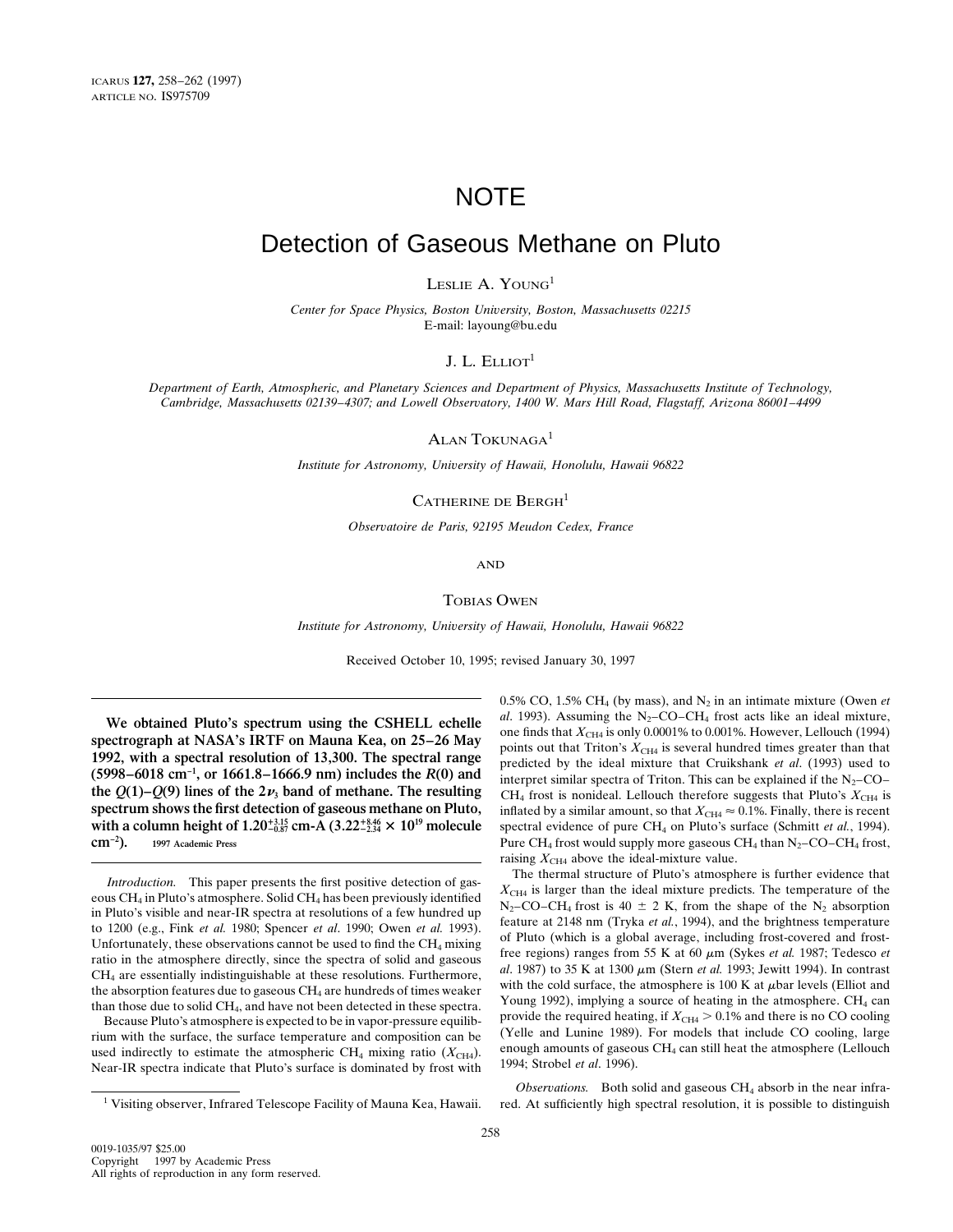between these two phases because narrow rotation–vibration lines are the temperature derived from the stellar occultation for a predominately

resolution of 13,300. This spectral range contains the  $R(0)$  and  $Q(1)-Q(9)$  that Charon has no gaseous absorption.<br>lines of the 2 $\nu_1$  band of CH<sub>4</sub>. Pluto's rotational phase was 0.84 on 25 May The spectra of solid H-O lines of the  $2\nu_3$  band of CH<sub>4</sub>. Pluto's rotational phase was 0.84 on 25 May The spectra of solid H<sub>2</sub>O and CH<sub>4</sub>, and therefore the reflectance of (midway between the extremes in Pluto's visible rotational lightcurve) (midway between the extremes in Pluto's visible rotational lightcurve) and<br>0.97 on 26 May (just before the minimum in Pluto's visible rotational<br>lightcurve), where zero phase is defined in Binzel *et al.* (1985), and corr

*Analysis.* We extracted the spectra using the optimal extraction algo-<br>
It is vital in this analysis to distinguish between CH<sub>4</sub> absorption from<br>
The telluric absorption was modern than<br>
It is vital in this analysis to d

the Earth's atmosphere, and are absorbed by H<sub>2</sub>O and CH<sub>4</sub>. Internal<br>reflections in the CVF create an interference pattern ("fringing"), which<br>reflections in the CVF create an interference pattern ("fringing"), which<br>caus

$$
M(i) = F(i)G(\lambda) \otimes [T(\lambda) S(\lambda) \{C + (1 - C) P(\lambda)\}], \tag{1}
$$

where F is the fringing as a function of pixel i, G is the slit function,<br>which is approximated by a Gaussian, T is the telluric absorption, S is<br>the solar spectrum, C is the ratio of Charon's flux to the flux from both<br>D Pluto and Charon in the continuum (constant with wavelength), and *P* our modeling of the solar and telluric lines and to measure the amount in the absorption due to Pluto's atmosphere. *T* S *C* and *P* are between of tel is the absorption due to Pluto's atmosphere.  $T$ ,  $S$ ,  $C$ , and  $P$  are between

these lines are the *R*(0) and the  $Q(1)$ – $Q(9)$  lines of the  $2\nu_3$  band of CH<sub>4</sub>. primarily at 1663.4–1663.5 nm, which we exclude from the analysis. There We did not include H.O. CO or CO, whose lines in this region ar We did not include H<sub>2</sub>O, CO, or CO<sub>2</sub>, whose lines in this region are are no other important absorbers in the Earth's atmosphere at these 200–1000 times weaker than the CH<sub>4</sub> lines. No other molecules from the wavelength 100–1000 times weaker than the CH<sub>4</sub> lines. No other molecules from the wavelengths. The solar lines we observed in the standards are broader  $\text{HITRAN}$  database had lines listed in this region, including N<sub>2</sub>, C<sub>2</sub>H<sub>2</sub>, HITRAN database had lines listed in this region, including  $N_2$ ,  $C_2H_2$ , or C<sub>2</sub>H<sub>6</sub>. The KPNO atlas were of the center of the solar disk, while we 2H<sub>6</sub>.

modeled as a single-layer atmosphere. We used a temperature of 100 K, the solar spectrum. The solar line strengths had to be increased to match

present only in the gas phase. At 5.5 K, solid CH<sub>4</sub> in an N<sub>2</sub> matrix shows N<sub>2</sub> atmosphere (Elliot and Young 1992). The relationship between *P* and narrow bands, but these bands broaden and coalesce by 20 K (Nelander the vertical optical depth,  $\tau$ , depends on the limb darkening. Pluto has 1985, Bohn *et al.* 1994), well below Pluto's frost temperature of 40  $\pm$  2 no detectable limb darkening at 0.55  $\mu$ m (Young and Binzel 1994), so K (Tryka *et al.* 1994). we assume no limb darkening at these wavelengths as well. In this case, Using the CSHELL echelle spectrograph (Tokunaga *et al.* 1990; Greene  $P = 2 E_3(2\tau)$ , where  $E_3$  is the exponential integral. For small  $\tau$ , this *et al.* 1993) with NASA's Infrared Telescope Facility on Mauna Kea on re *et al.* 1993) with NASA's Infrared Telescope Facility on Mauna Kea on reduces to  $P \approx 1 - 4 \tau \approx \exp(-4\tau)$ , reproducing the familiar airmass 25 and 26 May, 1992 (UT), we recorded the spectrum of the Pluto–Charon factor of 4. factor of 4. Because only  $H_2O$  has been detected on Charon (e.g., Buie system from 5998 to 6018 cm<sup>-1</sup> (1661.8 to 1666.9 nm) at a nominal *et al.* 1987), and H<sub>2</sub>O is nonvolatile in the outer solar system, we assume

and the star 16 Cyg B, a solar analog (Campins *et al.* 1985; Hardorp of the combined Pluto-Charon flux at 1622-1712 nm (through a CVF 1978), were observed to confirm our correction of solar and telluric features. The dis

Figure 1986), as implemented by IRAF's APEXTRACT package<br>
(Massey *et al.* 1992). The normalized spectra were combined in weighted<br>
means, where the weights were estimated by the scatter in a continuum<br>
region. The error tal effects. However, our standards' doppler shifts were different from<br>
Pluto's, so the solar lines would not have divided correctly. Instead, we<br>
chose to model the Pluto and standard spectra.<br>
The steps in our model of

the observed normalized spectrum is seeing disk, so the position and angular size of the star also contributed to the ''slit'' function and dispersion. For instance, a seeing disk of 1 arcsec yields an effective resolution of 20,000, and a drift of 0.5 arcsec<br>in the star's position would offset the wavelengths by 2 columns. An

and width of the solar lines, the amount of telluric CH<sub>4</sub>, the width of the  $\frac{1}{2}$  and  $\frac{1}{2}$ . Thuto's CH<sub>4</sub>, the width of the parameters. We found that Pluto's CH<sub>4</sub> absorption was calculated on a line-by-line basis, using<br>the ATRAN program correctly calculated the amount of absorption by<br>the 65 lines in the HITRAN database (Rothman *et al.* 1992) that fell within<br>the AT At Pluto's low pressures, the line shape is the Doppler line shape. observed disk-integrated spectra. The strengths of the solar lines in the Because this is pressure independent, an isothermal atmosphere can be KPNO atlas matched the asteroid, as expected, since the asteroid reflects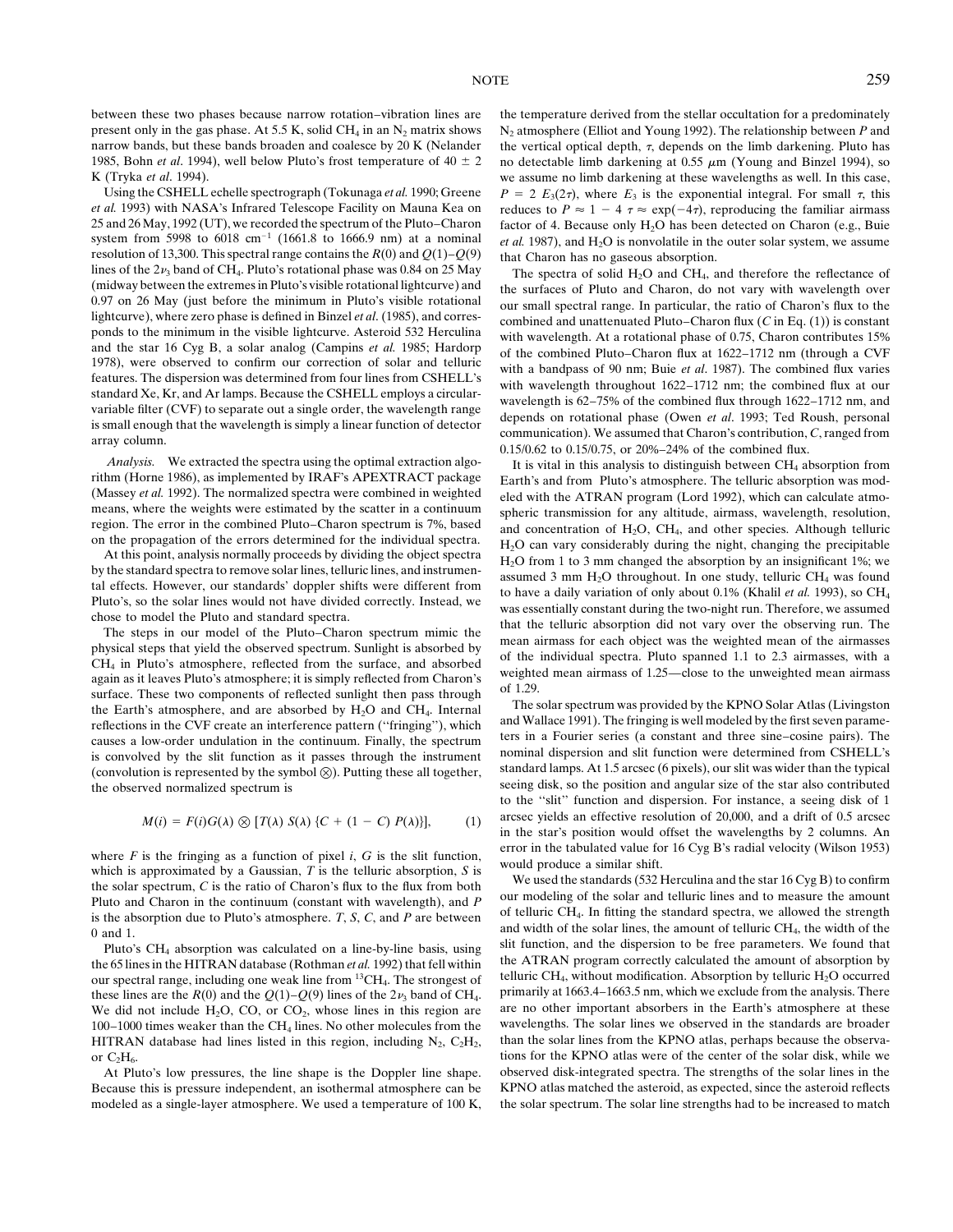

**FIG. 1.** Pluto data and models. The upper, dashed curve is the product of the solar spectrum and telluric absorption for Pluto's mean airmass of 1.25. The lower, solid curve is the product of the above spectrum and absorption by Pluto's atmospheric methane at a temperature of 100 K and a column height of 1.20 cm-A (plus a 22% contribution from Charon, see Eq. (1)). The points represent the observed spectrum of the Pluto–Charon system. The data have been corrected for the low-order interference fringing, and every five points have been averaged. The important lines in the solar spectrum, and the observed rotation lines in the  $2\nu_3$  band of CH<sub>4</sub>, are indicated below the models. These lines are red-shifted by 0.04 nm relative to telluric CH<sub>4</sub> because of Pluto's motion.



FIG. 2. Surface pressures. The horizontal line is the observed partial pressure of CH<sub>4</sub> at the surface, if the CH<sub>4</sub> mixing ratio is constant with altitude. If CH4 were concentrated in the lower atmosphere, the implied surface pressure would be higher. The upper curve is the vapor pressure of  $N_2$  over an intimate mixture of 98%  $N_2$ , 0.5% CO, and 1.5% CH<sub>4</sub> (by mass), and should be close to the total atmospheric surface pressure. The lower curve is the vapor pressure of CH<sub>4</sub> over the same mixture. The solid portions on the upper and lower curves show the pressures for a frost temperature of 40  $\pm$  2 K. The middle curve is the vapor pressure of pure CH<sub>4</sub>. The upper curve shows that CH<sub>4</sub> is a minor constituent, with a vertically averaged abundance of  $\sim 0.1\%$ . If the CH<sub>4</sub> is evenly distributed vertically, it is oversaturated with respect to the N<sub>2</sub>–CO–CH<sub>4</sub> mixture by a factor of several hundred, but in equilibrium with pure  $CH_4$  at 41–45 K.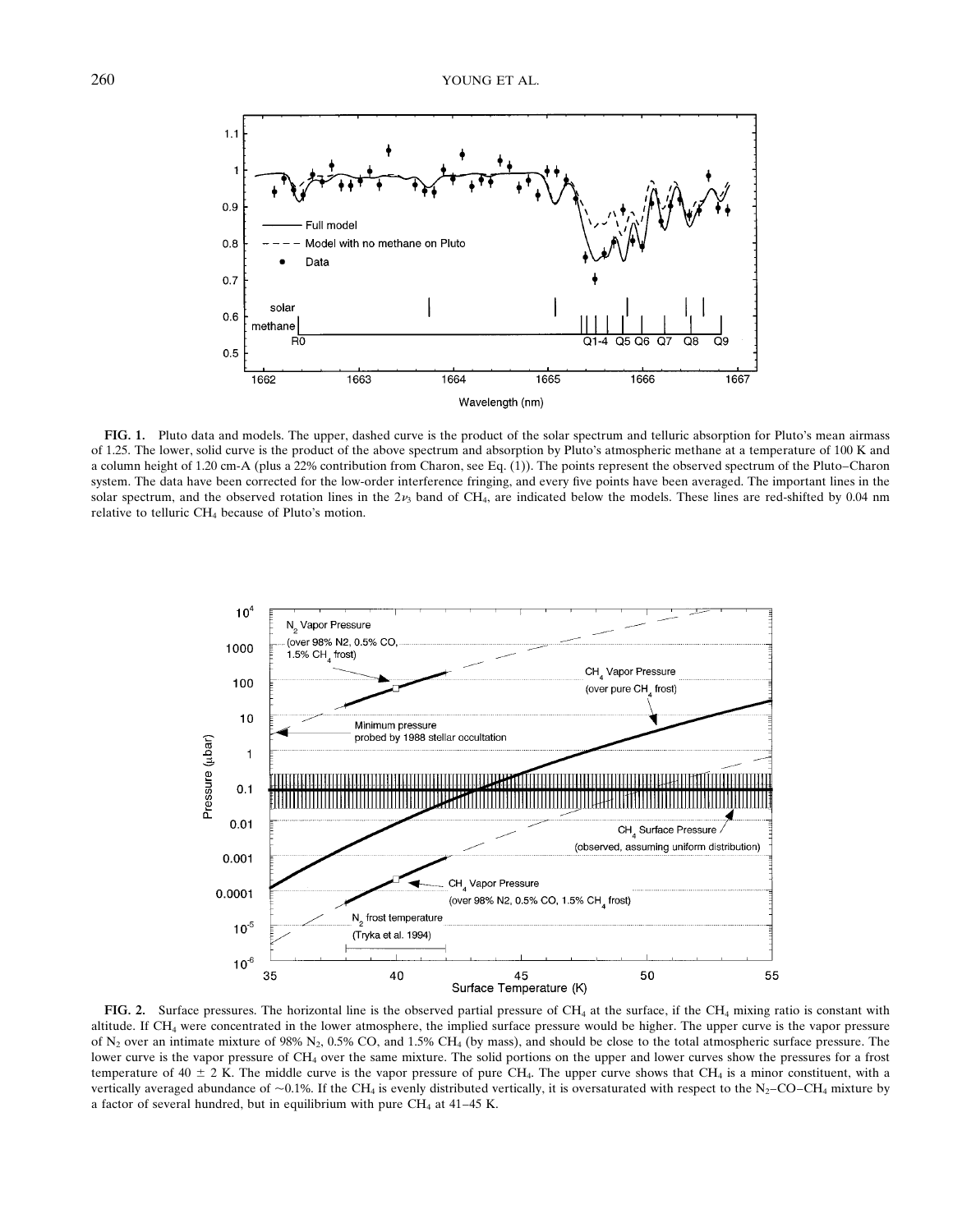the solar analog, but we attributed this to differences between the spectra (Yelle and Lunine 1989), but is far less than the 10% needed to raise the

be explained solely by telluric and solar features. The spectrum consisting *et al.* 1990; Strobel *et al.* 1996). only of reflected sunlight and telluric absorption at Pluto's airmass of The mean gaseous CH4 mixing ratio is several hundred times larger 1.25 is the upper, dashed line in Fig. 1. The normalized Pluto–Charon than predicted by an ideal mixture of  $N_2$ –CO–CH<sub>4</sub>, on Pluto as well as spectrum, binned to 1-nm resolution, is shown as points in Fig. 1. The on Triton. Assuming Raoult's law, the vapor pressure of CH<sub>4</sub> over an spectrum shows absorption features at 1665.4–1662.2 nm that are deeper ideal mix spectrum shows absorption features at 1665.4–1662.2 nm that are deeper ideal mixture of 98%  $N_2$ , 0.5% CO, and 1.5% CH<sub>4</sub> (by mass) is 38 times than can be accounted for by the reflected solar spectrum and telluric lower than can be accounted for by the reflected solar spectrum and telluric lower than the vapor pressure over pure CH<sub>4</sub>. The lowest curve plotted absorption. To investigate the possibility that this excess absorption was in absorption. To investigate the possibility that this excess absorption was in Fig. 2 is the vapor pressure of CH<sub>4</sub> over the N<sub>2</sub>–CO–CH<sub>4</sub> intimate due to an underestimate of Pluto's airmass, we asked what airmass would m due to an underestimate of Pluto's airmass, we asked what airmass would mixture. Since the CH<sub>4</sub> that is mixed with N<sub>2</sub> should have the same<br>be needed to produce these features. The resulting effective airmass, 2.05 temp  $\pm$  0.37, was more than 2*o* larger than the actual airmass of the observa- on this curve as well. For a surface at 40 K, the partial pressure of CH<sub>4</sub>

seen in the standards, we applied these models to Pluto as well. Holding intimate mixture. the strength of the solar lines and the amount of telluric CH<sub>4</sub> fixed, we fit Eq. (1) to the Pluto–Charon spectrum in a least squares sense. We first performed a parameter-space search and investigated  $\chi^2$  (the sum middle curve in Fig. 2. Thus, the overabundance of gaseous CH<sub>4</sub> relative of weighted, squared residuals) as a function of column height,  $\xi$ . Fro the  $\chi^2$  for no absorption, we calculated that there is less than a 1% chance CH<sub>4</sub> on Pluto's surface (Schmitt *et al.* 1994). that the features longward of 1665 nm are caused by random noise (Press *et al.* 1988). We find that  $\chi^2$  is a parabolic function of  $\ln(\xi)$ , not  $\xi$ , so we use  $\ln(\xi)$  as the free parameter. This leads to unequal error bars in  $\xi$ . **ACKNOWLEDGMENTS** The best-fit CH<sub>4</sub> column height was  $1.20_{-0.87}^{+3.15}$  cm-A  $(3.22_{-2.34}^{+8.46} \times 10^{19}$  cm<sup>-2</sup>) for a temperature of 100 K, where we give the  $1\sigma$  errors. The model Steven Lord provided the ATRAN program and much useful discussion spectrum is shown as a solid line in Fig. 1. The difference between the on how to calculate spectra. Laurence S. Rothman provided the HITRAN dashed and solid lines is due to absorption by Pluto's gaseous CH<sub>4</sub>. data base on CD-ROM. Bobby Bus and Richard Freedman gave invalu-

*Discussion.* Our detection of  $1.20_{-0.87}^{+3.15}$  cm-A of CH<sub>4</sub> confirms that Discussion. Our detection of 1.20- $\frac{25}{325}$  cm-A of CH<sub>4</sub> confirms that<br>CH<sub>4</sub> is only a minor constituent in Pluto's atmosphere, as expected from<br>the dominance of N<sub>2</sub> on the surface (Owen *et al.* 1993), since a pure the 1988 stellar occultation (Elliot and Young 1992). If Pluto's atmosphere had significant scattering by haze, the effective path length would be **REFERENCES** longer, so that the same absorption could be achieved with less CH4. Therefore, for a scattering atmosphere, these observations imply an even BINZEL, R. P., D. J. THOLEN, E. F. TEDESCO, B. J. BURATTI, AND R. M.

The partial pressure of CH<sub>4</sub> at the surface would be  $0.072^{+0.189}_{-0.052}$   $\mu$ bar if the CH<sub>4</sub> were evenly distributed in an N<sub>2</sub> atmosphere. This pressure BOHN, R. B., S. A. SANDFORD, L. J. ALLAMANDOLA, AND D. P. CRUIK-<br>is indicated by the horizontal line in Fig. 2, with the hashed area represent-<br>sua is indicated by the horizontal line in Fig. 2, with the hashed area represent-<br>ing the 1 $\sigma$  error. However, this analysis does not provide information on<br>CH<sub>4</sub>'s vertical distribution. For example, if CH<sub>4</sub> were confined

N<sub>2</sub> frost, then the surface pressure will be  $V(T)_{N2}$ , the vapor pressure CAMPINS, H., G. H. RIEKE, AND M. J. LEBOFSKY 1985. Absolute calibration of N<sub>2</sub> at the surface temperature. The N<sub>2</sub> vapor-pressure curve is indi of  $N_2$  at the surface temperature. The  $N_2$  vapor-pressure curve is indicated in Fig. 2 by the uppermost curved line (Brown and Ziegler 1980). The CRUIKSHANK, D. P., T. L. ROUSH, T. C. OWEN, T. R. GEBALLE, C. DE (Elliot and Young 1992), as indicated by the arrow at 35.25 K. The solid Ices on the surface of Triton. *Science* 261, 742–745. portion of the line reflects the vapor pressure of N<sub>2</sub> at the observed N<sub>2</sub> frost Expert L<sub>1</sub> portion of the line reflects the vapor pressure of N<sub>2</sub> at the observed N<sub>2</sub> frost<br>temperature of 40 ± 2 K (Tryka *et al.* 1994). For a N<sub>2</sub> frost temperature of<br>40 K, the N<sub>2</sub> surface pressure is 58 *µbar*. This pressure the occultation levels is at least 20 km, a 40 K surface must lie below GREENE, T. P., A. T. TOKUNAGA, D. W. TOOMEY, AND J. S. CARR 1993.

For an N<sub>2</sub> surface pressure of 58  $\mu$ bar, the mean gaseous CH<sub>4</sub> mixing ratio is 0.03–0.45%. According to atmospheric models, 0.1% CH<sub>4</sub> is enough to heat the middle atmosphere in the absence of CO cooling analogs. *Astron. Astrophys.* **63**, 383–390.

of 16 Cyg B and the sun, rather than a problem with the KPNO atlas. temperature in the presence of CO cooling or to reproduce the ''kink'' In contrast to the standard spectra, the Pluto–Charon spectrum cannot in the occultation lightcurve by refraction alone (Lellouch 1994; Hubbard

temperature as the N<sub>2</sub>, the range of 40  $\pm$  2 K is indicated by a solid line tions. (assuming the gaseous CH<sub>4</sub> mixing ratio is constant with altitude) is<br>Since we could accurately model the telluric absorptions and solar lines 360 times higher than the vapor pressure of CH, over the N<sub>2</sub>CO-CH. 360 times higher than the vapor pressure of  $CH_4$  over the N<sub>2</sub>-CO-CH<sub>4</sub>

> A partial pressure of  $0.072_{-0.052}^{+0.189}$   $\mu$ bar is consistent with CH<sub>4</sub> in vaporpressure equilibrium over pure CH<sub>4</sub> at  $41-45$  K, as indicated by the to the ideal mixture lends weight to the tentative identification of pure

able help. The NSO/Kitt Peak FTS data used here were produced by

- smaller CH<sub>4</sub> column abundance. NELSON 1985. The detection of eclipses in the Pluto–Charon system. <sup>2</sup>0.052 ebar *Science* **228**, 1193–1195.
	-
- CH<sub>4</sub>'s vertical distribution. For example, if CH<sub>4</sub> were confined below<br>a certain altitude because of photochemical reactions, then the partial<br>pressure of CH<sub>4</sub> at the surface implied by this analysis would be increased
	-
	-
- 1988 stellar occultation probed down to a pressure of at least 3.25  $\mu$ bar BERGH, B. SCHMITT, R. H. BROWN, AND M. J. BARTHOLOMEW 1993.
	-
	-
- 1162 km.<br>
For an N<sub>2</sub> surface pressure of 58 *ubar* the mean gaseous CH, mixing eraph for the IRTF. *Proc. SPIE* 1946, 313–324.
	- HARDORP, J. 1978. The Sun among the stars. I. A search for solar spectral